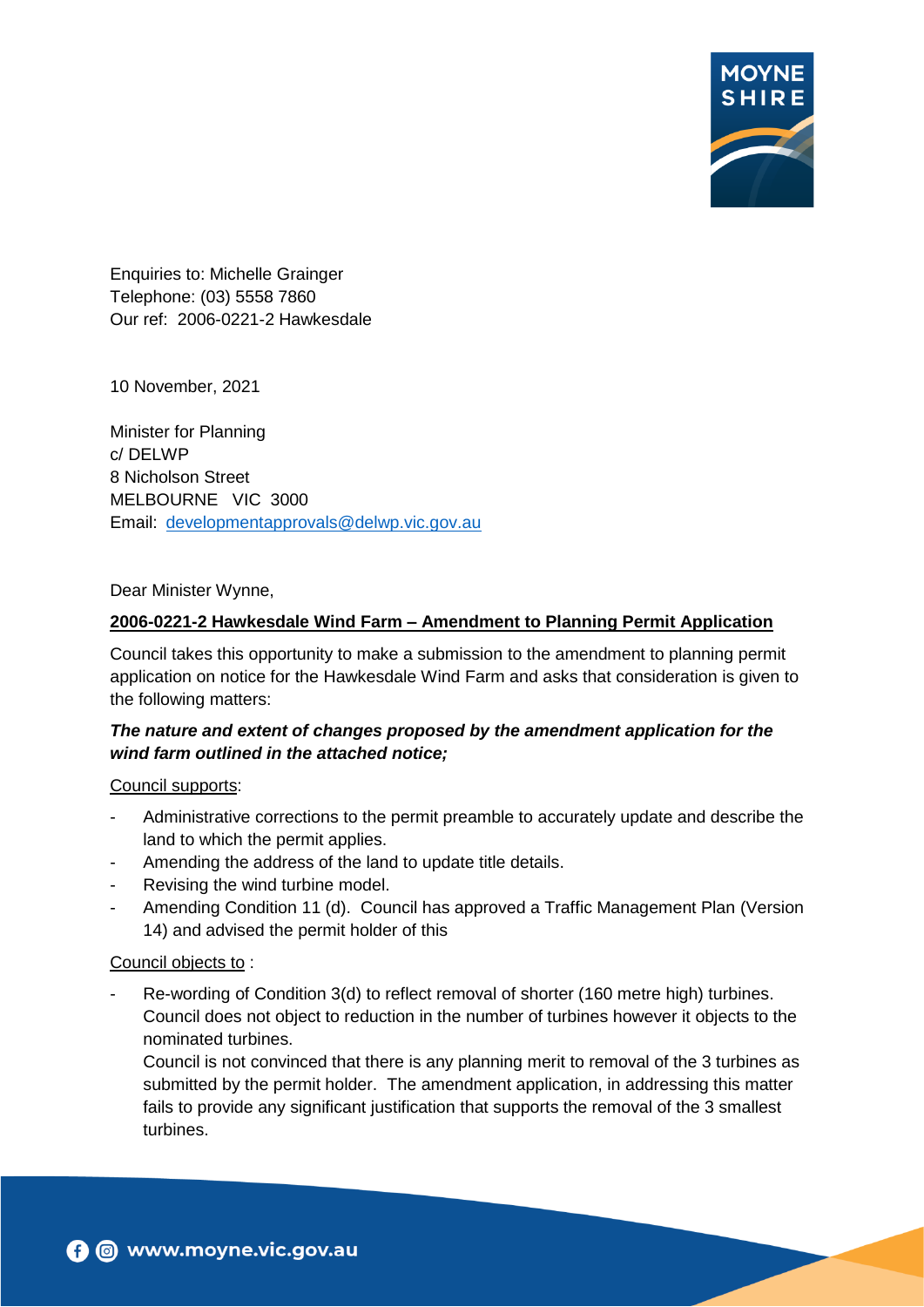

Council has previously made submissions to you and the permit holder GPG that the wind farm is located too close to the township of Hawkesdale. Any removal of turbines should be based on planning principles to protect the amenity of the locality.

The township of Hawkesdale should warrant a higher amenity threshold than dwellings on surrounding farming land. Therefore in the interests of securing the best land use outcome the 3 turbines to be removed from the wind farm layout should be those closest to the town. Council strongly submits that if any turbines are to be removed then they should be Turbines A 19, A 21, and A 23.

Council seeks to draw your attention to Clause 19.01-25 Renewable Energy to support this view where the provisions seek to ensure appropriate siting and design consideration are met in promoting the provision of renewable energy and in particular:-

*"Considering the economic and environmental benefits to the broader community of renewable energy generation while also considering the need to minimise the effects of a proposal on the local community and environment".* 

The removal of Condition  $4$  – landscaping of the on-site substation should still be required and be planned and located having regard to the issues raised in the bushfire management plan.

An onsite substation has an industrial appearance and is at odds with the rural landscape of the farming zone. The existing conditions to landscape the substation should be amended, not deleted as requested, to require a greater buffer between the substation and the planting to ensure bushfire safety.

# *Any significant detrimental effects which the amendment will have on the use and enjoyment of land;*

As the wind farm is close to the town of Hawkesdale, Council requests that the Minister consider the noise impacts from the wind farm having regard to the NZ Standard NZS 6808:2010 Acoustics – Wind Farm Noise, should special audible characteristics be considered? This would apply an additional 5dB threshold set above the 40dB noise output. In particular, I ask that you consider this having regard to the decision of the Golden Plains Wind Farm and its proximity to the Rokewood township.

In particular, and at a minimum, from a noise perspective, the updated turbine model, should be referenced having regard to the Background Noise assessments that were submitted to accompany the extension of the permit in 2020.

Condition 3 outlines turbine specifications, it would benefit from including the maximum sound level which the turbine can emit.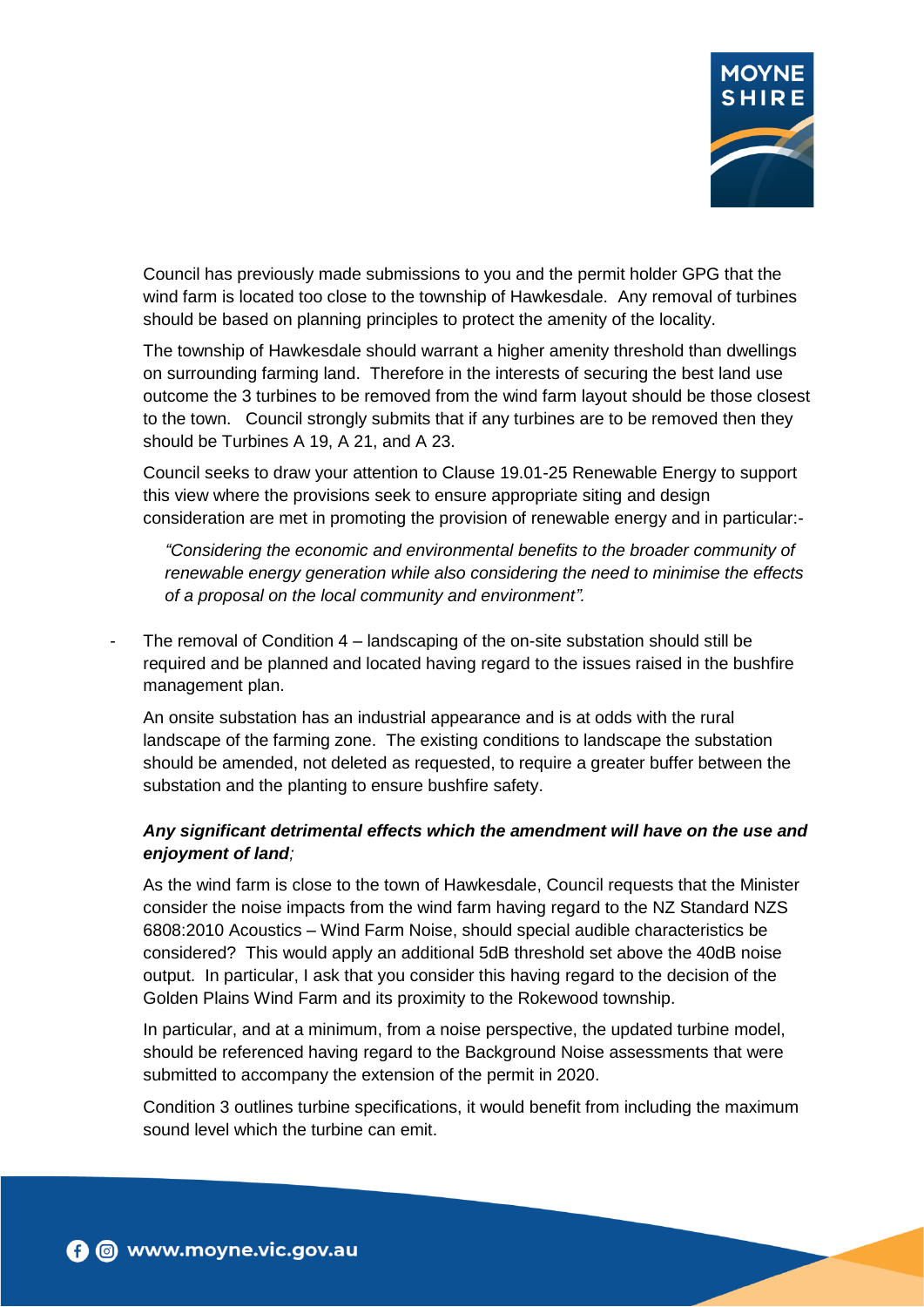

Council has carried out its own background noise assessment for the Hawkesdale Wind Farm and can provide the Minister with the technical assessment report if that would assist your assessment of the amendment application.

# *The content of the Moyne Planning Scheme provisions as they relate to the amendments proposed for the wind farm.*

The Moyne Planning Scheme, and in particular Clause 52.32 – Wind Energy Facilities has been amended since the issue of the amended permits in 2017. The Environment Protection Act 2017 now assigns the EPA as the primary regulator for compliance with the New Zealand Standard for Acoustic Noise from Wind Turbines as of 1 July, 2021.

Council raised this issue with the permit holder seeking further changes to this amendment application. The permit holder has agreed to seek to update the noise related conditions during the construction phase of the permit and prior to commissioning of the turbines.

Council requests the Minister to amend and update the noise conditions of the permit to reflect the current planning scheme requirements now, as part of this amendment application. This is in the interests of reducing regulatory burden on Council as the responsible authority for administration and enforcement of the planning permit.

# *Advocacy on behalf of its community*

Council, whilst the amendment application has been on notice has consulted with its community.

Concern has been raised regarding the wind farm changing the nature and character of the Hawkesdale township. The Hawkesdale and District Development Association Committee (HADDAC) is concerned that the wind farm may potentially have a negative effect on the growth and development of the town. Additionally, it has noted the stress this is causing some residents. Consultation from the permit holder has been limited and it queries the public claims of contact being made with those within 5km of the wind farm stated in newsletters.

Off-site impacts such as noise, visual amenity, concern about bushfire safety and impacts on the Hawkesdale P12 School have been raised.

In particular, with the specification of a new wind turbine model being nominated the issues of noise emissions, compliance with the standard and data to support the revised model should be interrogated. The lived experience of the Macarthur Wind Farm located approximately 10 km from Hawkesdale raises anxiety for the community. Council has heard there is limited local support for the development of the wind farm and the major concern relates to noise disturbance.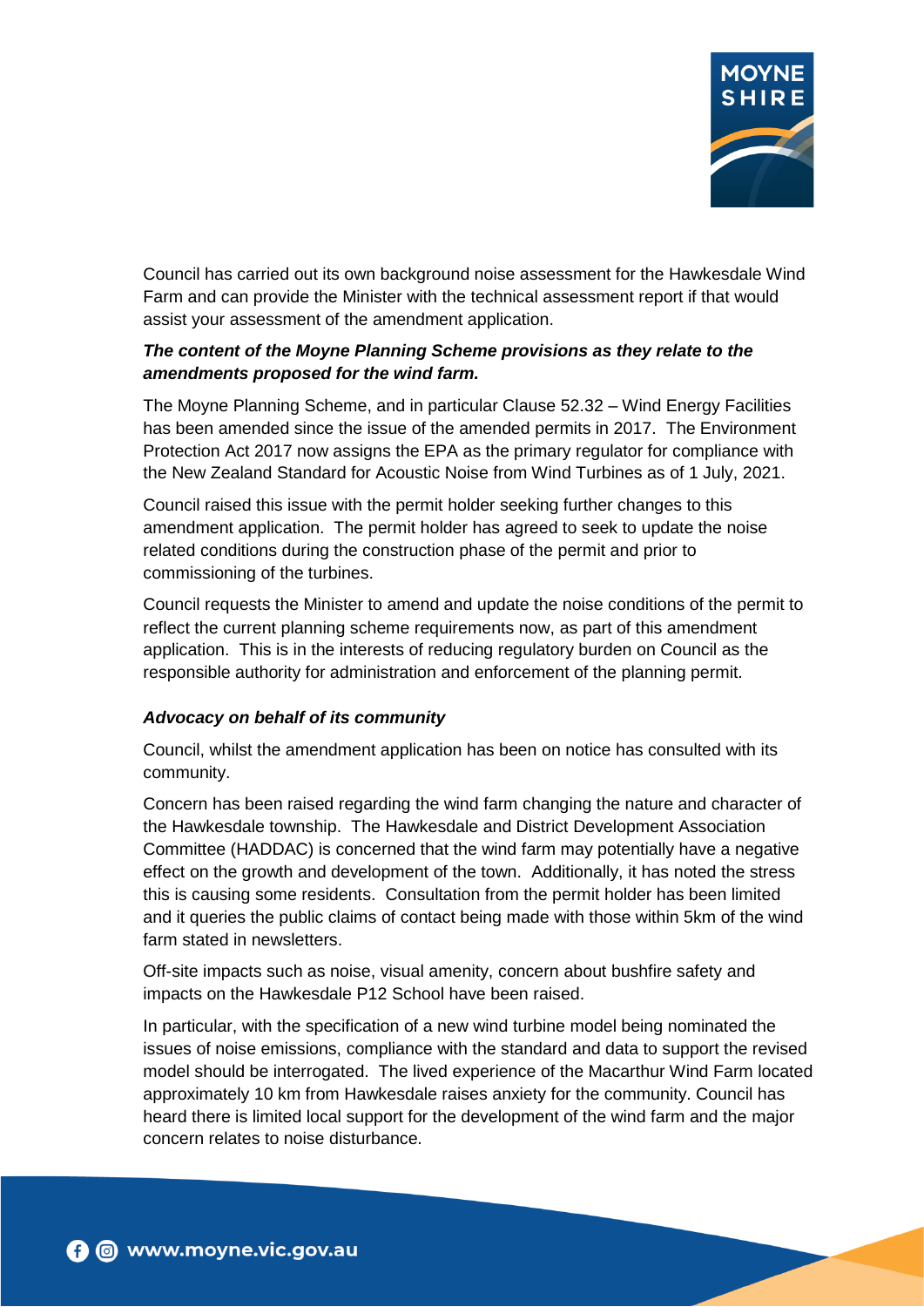

Cumulative impacts have been raised noting the adjoining Woolsthorpe Wind Farm and Ryan Corner Wind Farm are seeking to start construction at a similar time to Hawkesdale Wind Farm, that along with the existing Macarthur Wind Farm will create a cluster of turbines.

Fire Management has been raised including how the surrounding road sides will be managed to limit fuel loads. Aerial firefighting should not be limited due to the presence and the cumulative impact of many wind farms in the district.

The amendment application as it relates to flora and fauna should ensure wetlands have been mapped and impacts on birds in particular reassessed.

Scepticism exists in the community that those who may be offered benefits schemes such as host and neighbouring landholders are limited in their right to voice concerns or lodge complaints.

Any revised turbine layout should ensure that they are not located any closer to boundaries than what has been previously approved. Limitations on being able to construct buildings on surrounding farm land should not be increased by the siting of wind turbines.

Devaluation of property has been raised as a concern by some members of the community.

Council has heard that the community is concerned about the lack of consultation by the permit holder with the local community on why it is seeking to amend its permit. This includes feedback from participating landholders, neighbours and those within 5km of the windfarm.

Additionally, the framework and role of the Environment Protect Act 2017 and the general environmental duty obligations have been cited as a major change to the policy framework for wind farms.

It has been suggested that if the amendment applications are to be supported than they should be scaled back by reducing the number of turbines by 70%, reducing the size of the turbines by 60% and turning the turbines off between overnight from 7pm to 7am and during school holidays and on public holidays.

#### *Conclusion*

Council thanks you for the opportunity to comment on the planning permit amendment applications.